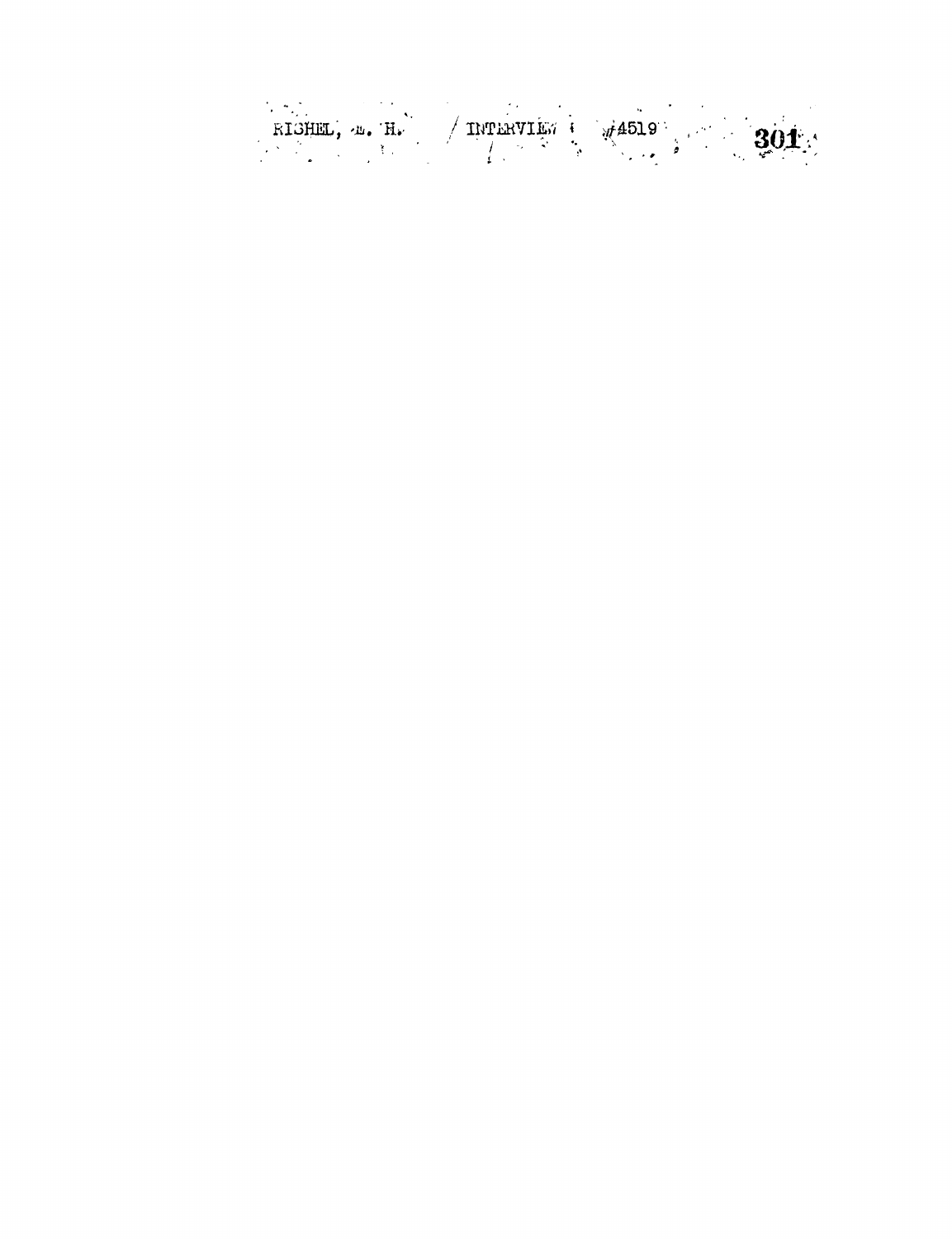|                                                                                                                              |                                                                                                                                                                                                                                                                                                                                                                                                                                                 | .4519'                                      |             |
|------------------------------------------------------------------------------------------------------------------------------|-------------------------------------------------------------------------------------------------------------------------------------------------------------------------------------------------------------------------------------------------------------------------------------------------------------------------------------------------------------------------------------------------------------------------------------------------|---------------------------------------------|-------------|
| RISHMI., E. H.<br>$\langle \cdot \rangle = \sum_{\mathbf{r} \in \mathbf{T}} \mathbb{P}_{\mathbf{r}} \mathbb{P}_{\mathbf{r}}$ |                                                                                                                                                                                                                                                                                                                                                                                                                                                 | Form A-(S-149)                              |             |
| - BIOGRAPHY FORM<br>"ORKS PROGRESS ADMITISTRATION<br>Indian-Pioneer History Project for Oklahoma                             |                                                                                                                                                                                                                                                                                                                                                                                                                                                 |                                             |             |
|                                                                                                                              |                                                                                                                                                                                                                                                                                                                                                                                                                                                 | 4519.                                       |             |
| Field Worker's name stelion a carris,                                                                                        | $\label{eq:3.1} \begin{split} \mathbb{E}_{\mathbb{E}}\left(q_{1}^{(0)}\right) & = \mathbb{E}_{\mathbb{E}}\left(q_{1}^{(0)}\right) \\ & = \mathbb{E}_{\mathbb{E}}\left(q_{1}^{(0)}\right) & = \mathbb{E}_{\mathbb{E}}\left(q_{1}^{(0)}\right) \\ & = \mathbb{E}_{\mathbb{E}}\left(q_{1}^{(0)}\right) & = \mathbb{E}_{\mathbb{E}}\left(q_{1}^{(0)}\right) & = \mathbb{E}_{\mathbb{E}}\left(q_{1}^{(0)}\right) & = \mathbb{E}_{\mathbb{E}}\left(q$ | "舞" 湖                                       |             |
| This report made on (date) June , 1:07                                                                                       |                                                                                                                                                                                                                                                                                                                                                                                                                                                 |                                             |             |
|                                                                                                                              |                                                                                                                                                                                                                                                                                                                                                                                                                                                 |                                             |             |
| Name the medicinel (wild the medicinely<br>13                                                                                |                                                                                                                                                                                                                                                                                                                                                                                                                                                 |                                             |             |
| Post Office Address Chlo case Aby, Chlohome<br>2.                                                                            |                                                                                                                                                                                                                                                                                                                                                                                                                                                 |                                             |             |
| Residènce address (or location) lele crt. muit l'a<br>3.                                                                     |                                                                                                                                                                                                                                                                                                                                                                                                                                                 |                                             |             |
| DATE OF HATH: $\cdots$ nth $\cdots$ ch<br>4.1                                                                                |                                                                                                                                                                                                                                                                                                                                                                                                                                                 | $Day \frac{10}{100}$ $Year \frac{100}{100}$ |             |
| 5. Place of birth stovement ount, thinks.                                                                                    |                                                                                                                                                                                                                                                                                                                                                                                                                                                 |                                             |             |
|                                                                                                                              |                                                                                                                                                                                                                                                                                                                                                                                                                                                 |                                             |             |
| Mame of Father, enj Assel                                                                                                    |                                                                                                                                                                                                                                                                                                                                                                                                                                                 | Place of birth = PP/ille,                   |             |
| Other information about father                                                                                               |                                                                                                                                                                                                                                                                                                                                                                                                                                                 |                                             |             |
| Name of ther and islel Place of birth emisters,<br>7.                                                                        |                                                                                                                                                                                                                                                                                                                                                                                                                                                 |                                             |             |
| Other information about mother leve to de to while were                                                                      |                                                                                                                                                                                                                                                                                                                                                                                                                                                 |                                             | ennoyl'unia |
| the Rishel - sorn is connectional.                                                                                           |                                                                                                                                                                                                                                                                                                                                                                                                                                                 |                                             |             |

"otes or complete narrative by the field worker dealing with the - life and stery of the person interviewed. Refer to Manual for suggested subjects and questions. Continue on blank sheets if necessary and attach firmly to this form. Number of sheets  $\tilde{\cdot}$ attached. 10 <u>en al de la companya de la companya de la companya de la companya de la companya de la companya de la companya </u>  $\langle\star\rangle$  .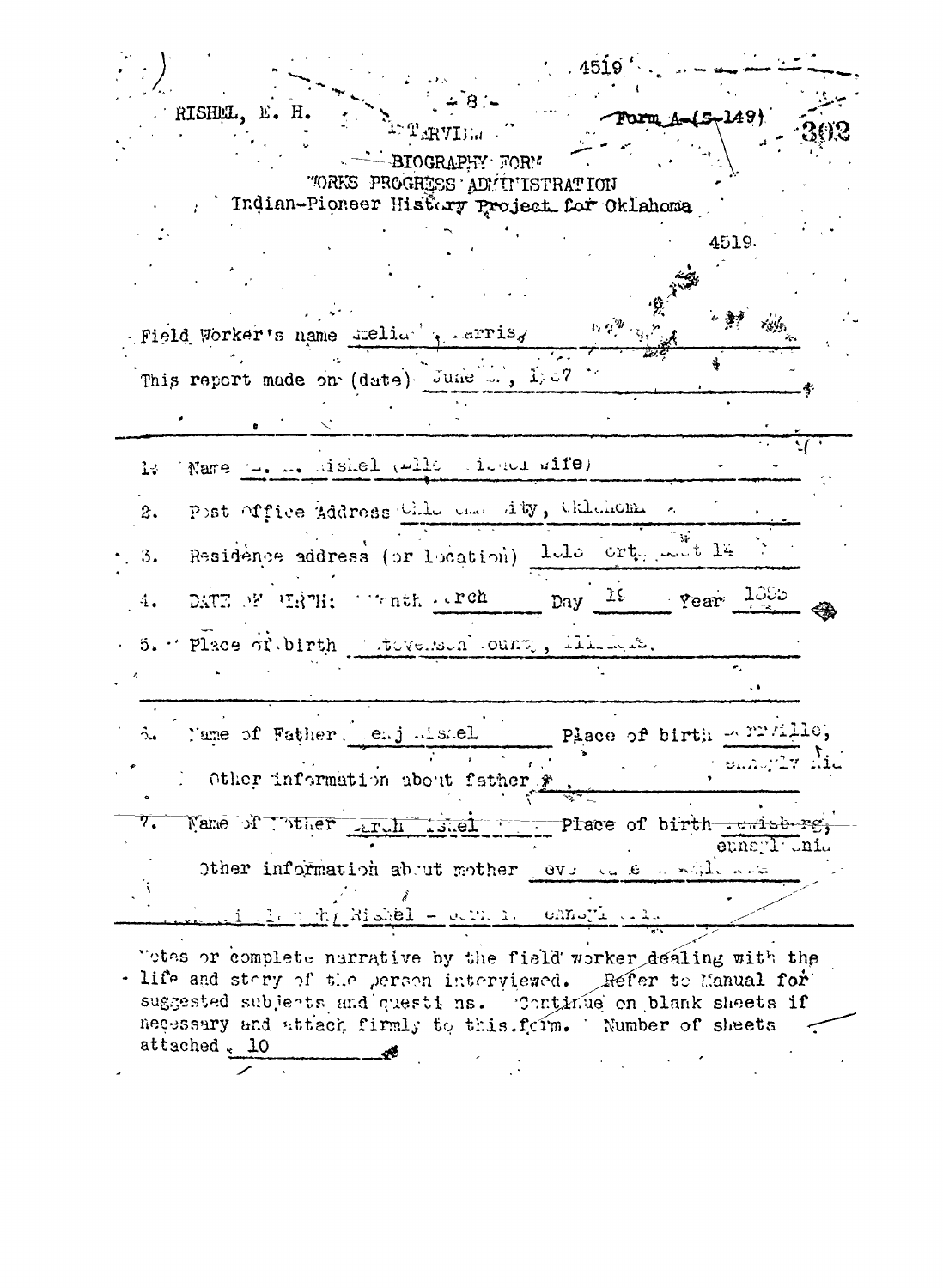4519 Timariti hISBE. d. 10. Amelia F. Harris. Intervieser. June 22, 1967 an Interview alt . r. a.e. rs. L. . dishel Hisneer Mission.ries. ... Okl Mone Tity, Chlyhons. at x g . juite and i . Jie 5 hots the theories hoptist form ishion of limits to the model ishion. It is liberto a air riga plan del dalegue. mission of learn a frequency and the important the memorical aptient footon of alifications contractant. She greek doversment was say that by south,  $x$ . Lug deo  $y^2$  is the recognition of  $x^2$  (  $x^2$  (  $x^2$  (  $x^2$  (  $x^2$ )) The show of Crite stresse things to he pads apot'; as it was a lact algory of the form in paper. inty strong is littly chindren was a set of the text a 1 mos been just the americance 120 months to be . mil nd tates de contecidivo, monitimame formi . Soston and had the leader of the product of clipting and pensol coks we would in a verticed as well as we sid. jurem jn scheol willing and undructed pine, Primem; our dormitories are puilt in reach boxing and the gritenen in sining rooms sere c. legs chinked up sith and; Tey spe not column no memod hood mo ren in ma ...rosene lomps.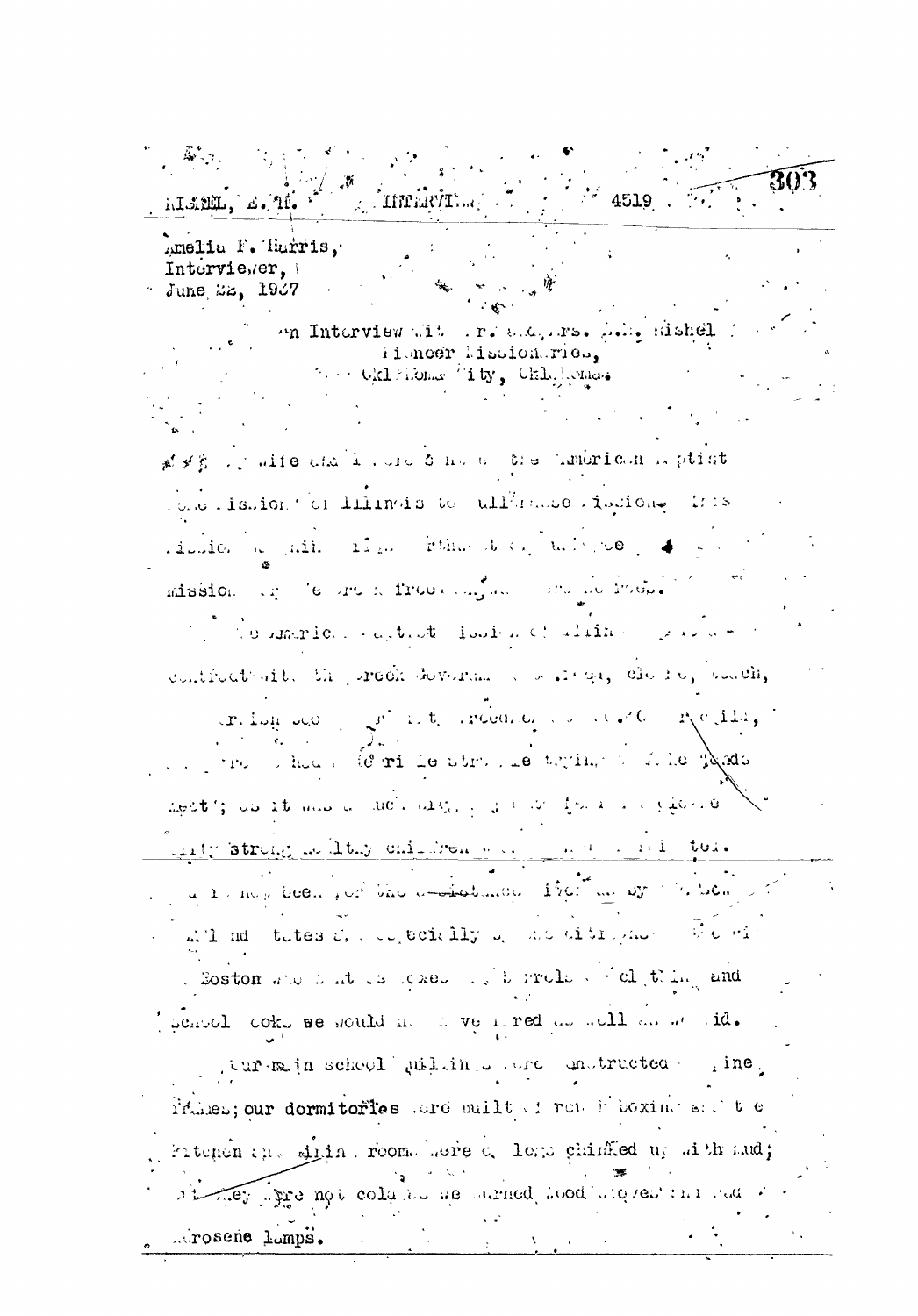**LEERTIES** ".e made and used to the committee the correctoriate." The laraitories and bed# were terrially infested with bea ugs, as sur furniture was have or not the every meek as ent over  $\therefore$  seds in the cross  $\#$ e.  $e$  put this stresses is exterior in the stress or . this cerk storper to stacist quite the pair of the letted  $\tilde{X}$  could be to the small criters the least the nodulity pretty well oberaged out the jight did the number of and they we then are light in the series vory by static stream real of the static static static static We rang spell to gise, throw the obvers by k- for the to dirg ster the children areased, or led in the ped their indrivementer these sire regre children, the the tidied in their rooms and hen the next left run at sive, histy, reakaletto decent o clote to 46/ahsd had a (chedule for plaining reals- taslve firls  $\sim$  1000 every the people of the minimal coljune . see the tie-Ledie the collee, popriet the acon, three ot the to bles relatives of gud white cott in table clutify one every child had a nap-These names with tied with airrent coll red strings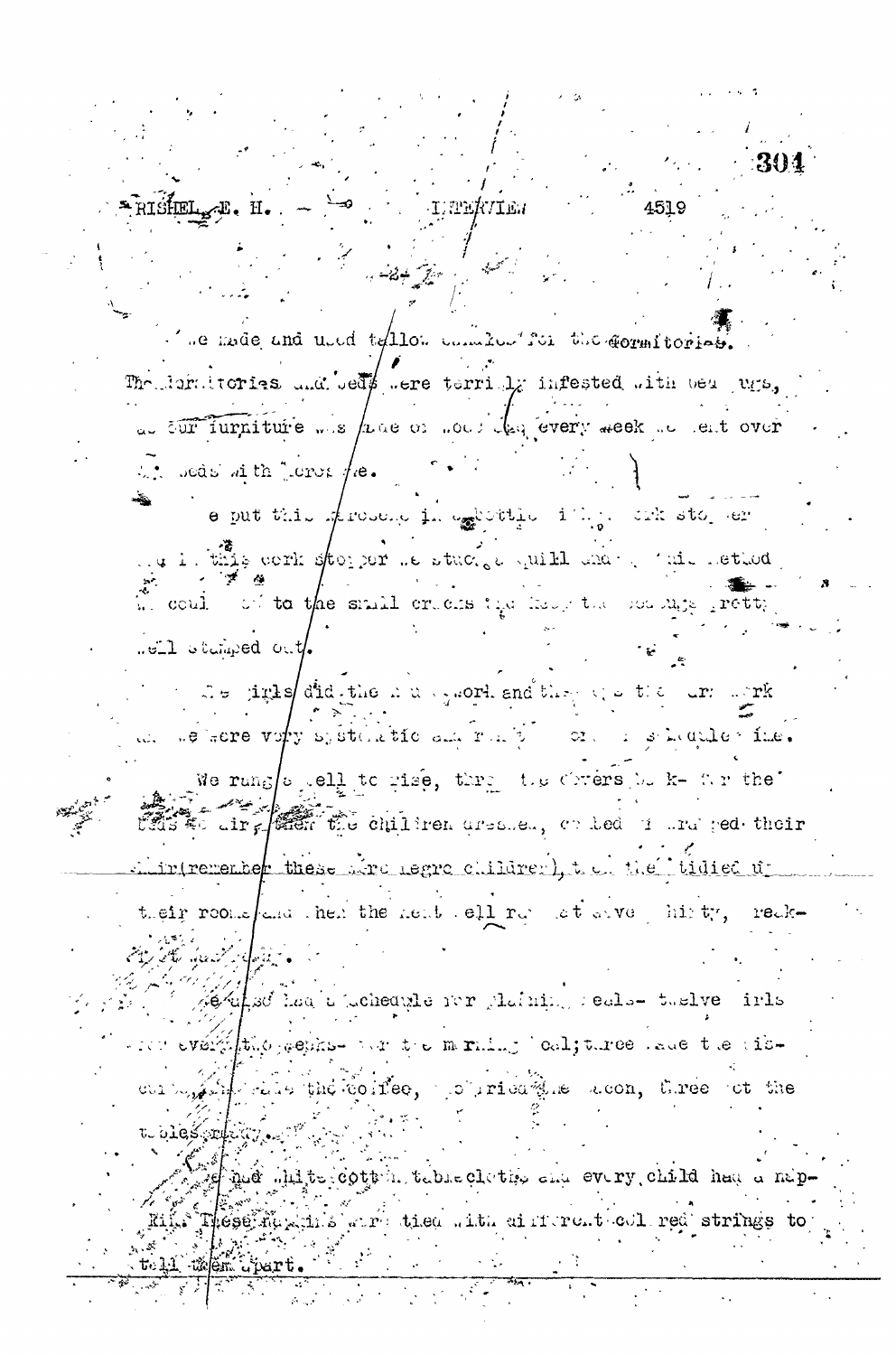INTERVIE E.H. Three girls got the milk, syrup a d butter; le bought butter of the firstness at einst hirty make every lody mas supposed to be ready to go to scho 1, hich Laste antil twelve o'cleck. the method was noted or corporate of a matoes, unions of a big of i calculation aries or freengend for s. le ma cur oi, leal er dimer at mon, our su er me abt so h avy'ds or sugger o ate hert overstick hight rolls, butter .cum a ma where the single search in the resolution of the start of the start of the start of the start of the start of the start of the start of the start of the start of the start of the start of the start of the start of the star Trl . to cook I a mait on the table. In turnal mas hope in  $1.77$ me never had but one hold or sened for the girls in the -torion room one - two. The Logs nere telept run we to six and gere tau his every him there you to go about a jurm, it, initing the care. (e Hed the annared deres of f rm lyne.) T shell is more tangless to sem, to elerenses, anticante. s irts may be household  $\sqrt{\frac{2}{3}}$  factor  $\frac{1}{3}$  for  $\frac{1}{3}$  and  $\frac{1}{3}$  and  $\frac{1}{3}$  and  $\frac{1}{3}$  be the geracio and cathered vor tooled or the reality we a was did, alind's sing some notive of the property of the second the thought . we had monaer, all and deno in this valley laid and separated wid gried what versetables we a ultra we been ed we get potatocs a i turnis a send neighbors would conste s berrel of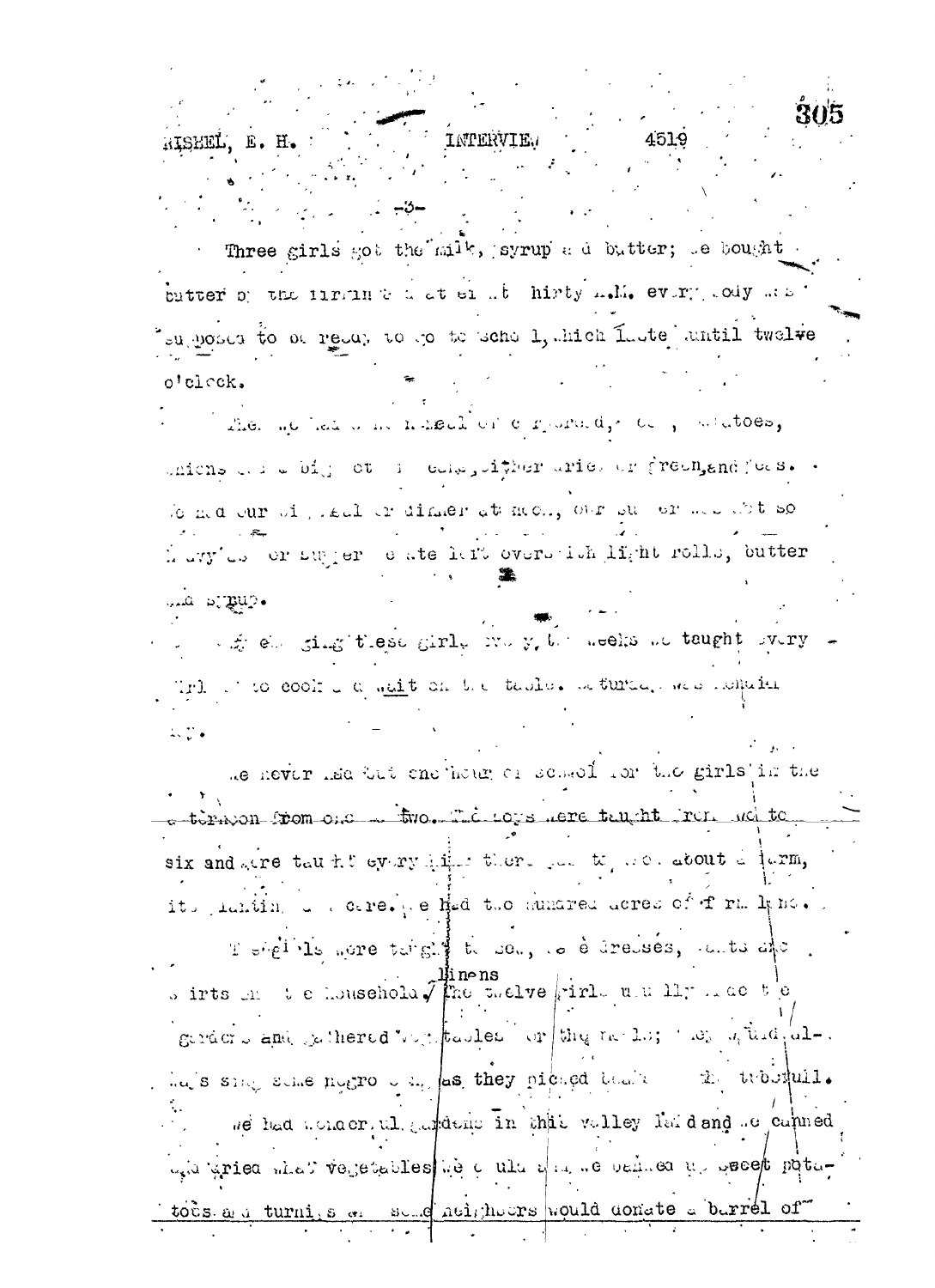- 13 T.THE.VIEM

molasses that we tiss up onloast the fashed to the rafters of the shoke house and bern.

se reised and cured our old sed and se top fit ild turkets from the Indians at of cepts each. . e quot vento must gl.00 for tall a deer, and deal at & chits par pound. already outchered. The business . on of lushoged visited our scho I and were alsaed at the progress and systematic way in . icl duch child are his or her . ork.

The Veral grist the writerious and the Trand Avers met mer the lission and the hegroes called this place the "Pint" and lined to go t ere is rish as it those affect fish were plantiquel and grout three times a get we sothe sarve rish

. e.u..t b. cur boys.

In the summer wille these vote would build trush arbors or the 1rls to the man in editomorphic of the international the conditions was considered to the condition of the condition of the condition of the condition of the conditions of the conditions of the conditions of the conditions of the conditions of the conditions of the condition tio into prepared the veget theoles and input press of oking and. CARIA COLORED AND CONTROL CONTROL DESCRIPTION AND COLORED un regt then white.

Our dormitory the school-room' lless the scrupped in iike minner once a week.

These children could speak the the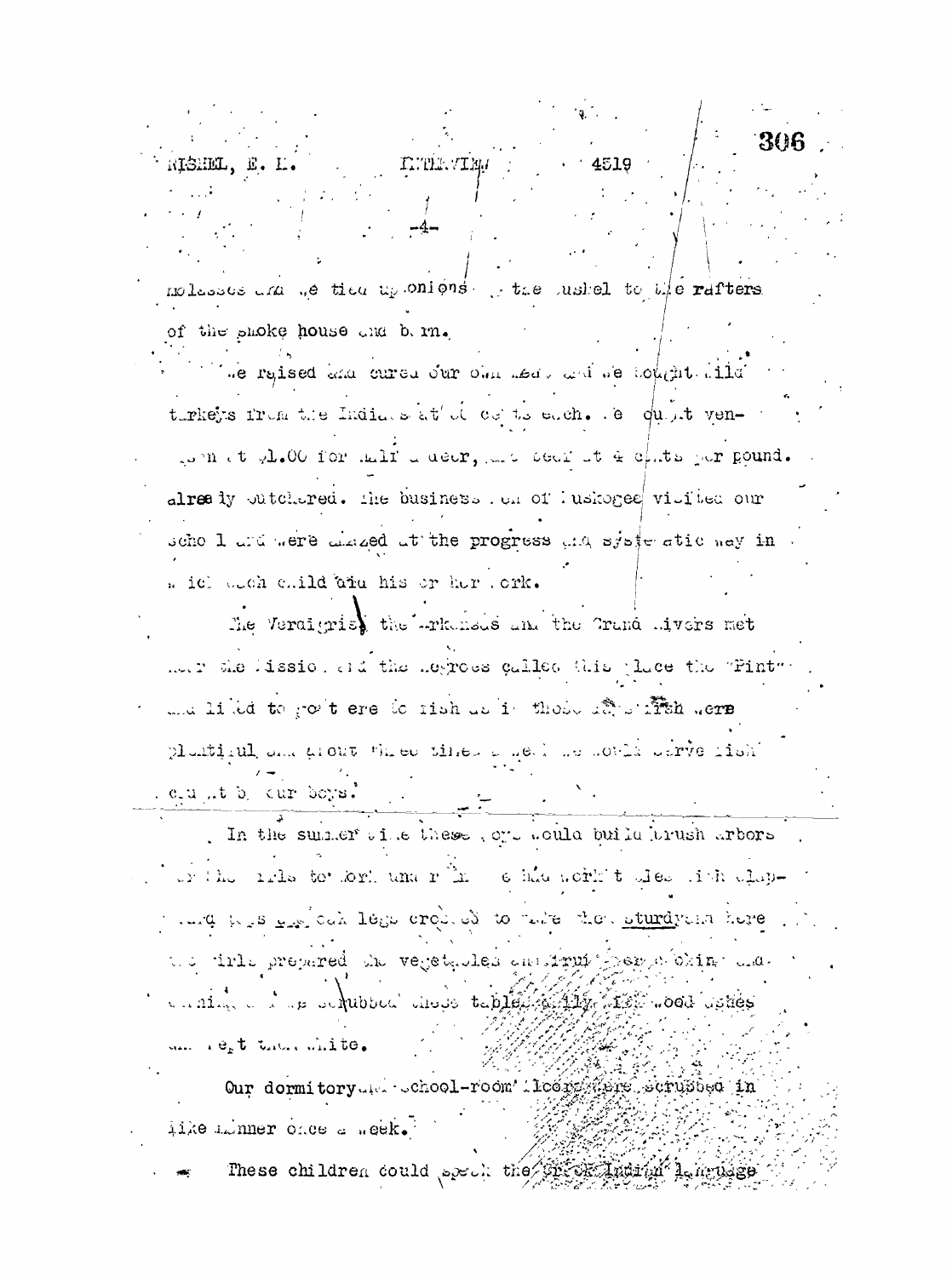REMEL, E. H. 4519 1. TERVIE. much better, than they could upselt English but they were upt pupille and loarned fust to speak, read and single in antiche-The children all sampledly hese children are not very un- S ruly but when they made I punished then of actricent with them. I : Jone rivile, e. I had one coy and goodsteam rights catil inclly  $\tau$  took him into my office we daid "Banard,  $y^{\dagger}$  which we are dood not leve shy effect of you will suit to creed to done?

, u nomé. Tie drid, "If you maip, i we good all time." I tfied whip int him as it sorked.

after the Lecond year of our saked the greek Covernhant land in her contract for the decade of the expectation of rendet 350.00 fer each unike ger years. I take ouist dere

formitories whe enlarger the school room. s - avery summy so pathy here. The out is no maintaining una l'rejer l'oction every semeries misit.

ne had these chilaren swrize cartein pelane in arts ch di crent soche o the ible dan then second part reach gat d'obures house about a ile aut a half eaux groi us. I.e preacher would read. in marlish and sould have an inter reter to tremplate his borns in the holive rock length of In 1891 the treek lover ment decided to try a negro lup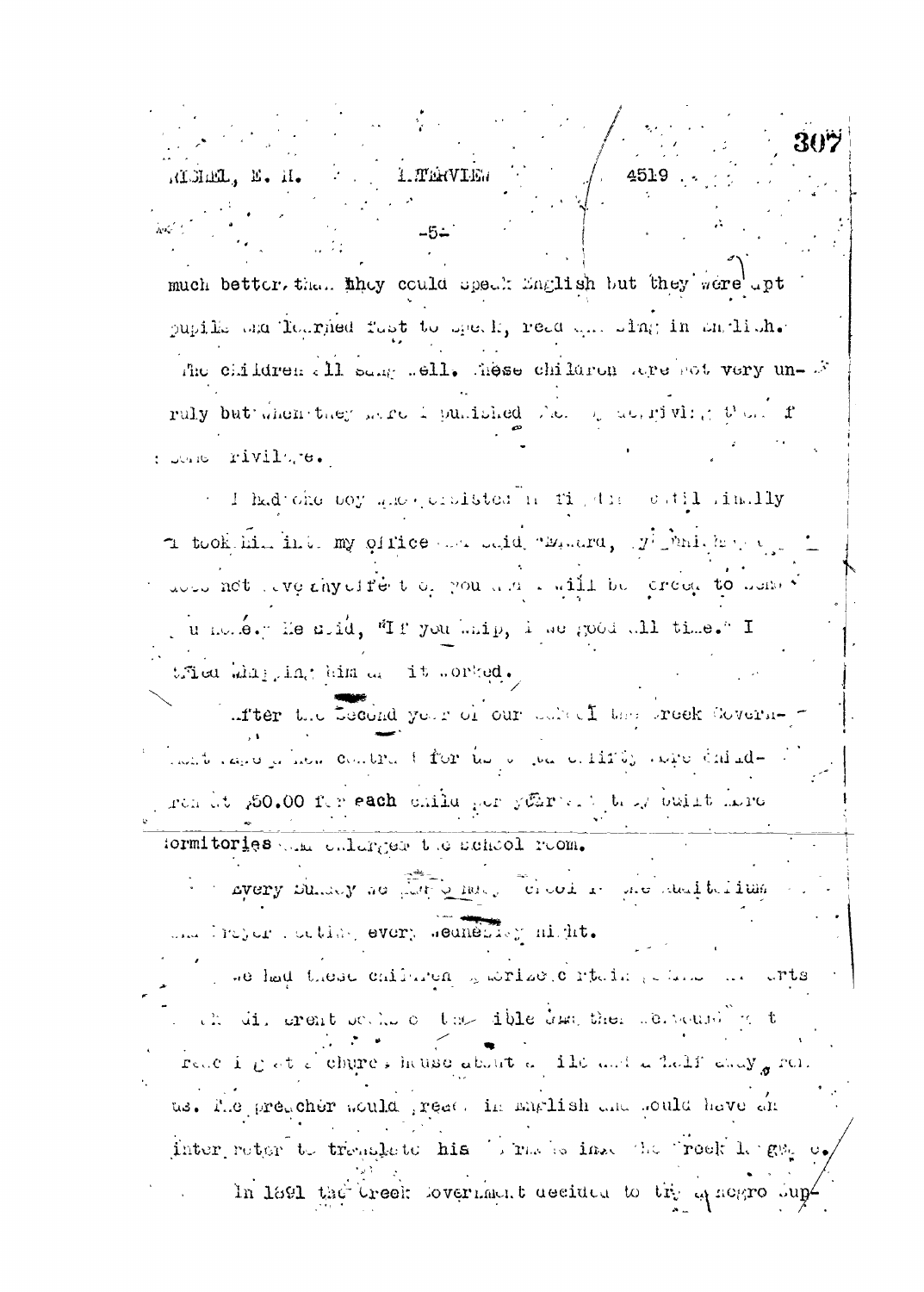rintendent. I said "all right, but an influential negro came to me und said if = would puy him w50.00 he would fix it so - could stay on. (Politics prayed a part in Government iffairs away buck there.) I replied that I would not do it and stid that if four yours of service was not recommendation enough 1 did not want to stag. This was in Jinuary, 1891. I was then offered a good position by J. G. Murrow ut atoka to supervise the atoka daptist heademy, a boarding chool for Choctaw children, maintained solely by ionations. . took, this position. We had about twenty enildren at first but they kept coming as long us we would turp them.

4519

RISAE.

Ŧ

We were sorely pressed many time. but the New England states helped a great deal here with don-tions of clothing, shoos and books. There was not any live stock at this school and one kind citizen donated . cow, another gave us. some pigs and D. N. Robb donated two young mules unbroken thu each year our cows and sow pigs increased and halvet greatly in Our unkeep. ne used wood for fuel as it was plentiful near atoka

and the boys would cut and haul twenty and thirty loads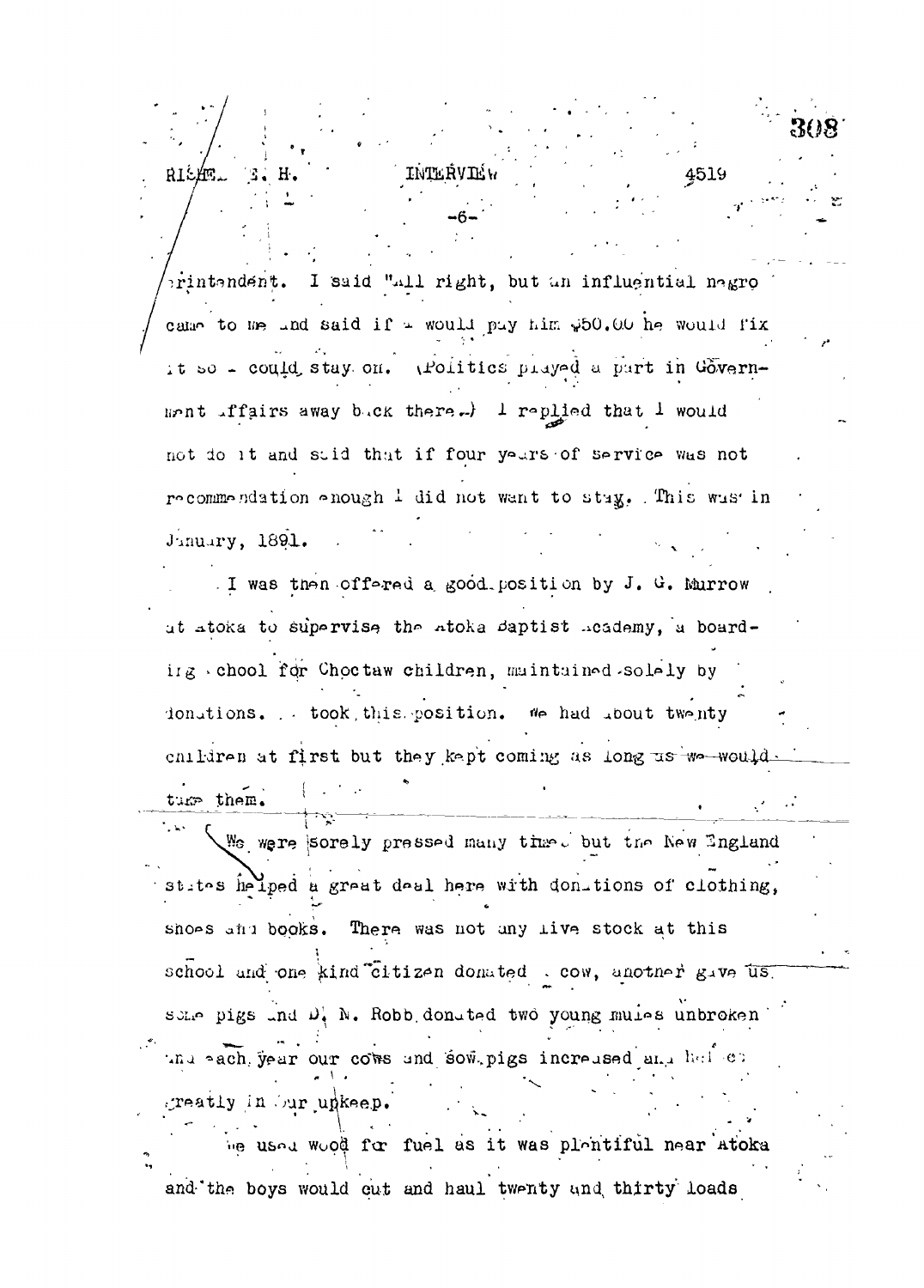**TRIPERVIET** FERM, E.A. 4519 before they werted swing and riciding it up ofter school hours. I often look a general of the way of the second for some  $\therefore$   $\text{Lle.}$  $\therefore$  in ectodor, 1897, we have one map function and hos- $\sigma_{\rm m}$  for  $x_{\rm m}$  ,  $\sigma_{\rm m} = 1$  and  $\sigma_{\rm m} = 1$  and  $\sigma_{\rm m} = 1$  and  $\sigma_{\rm m} = 110$  for  $\sigma_{\rm m} = 20$  $\sqrt{2\pi}$  and construction corrected the subset of the second section of  $\mathbf{r}_i$  and  $\mathbf{y}_i$  $\mathcal{L}_{\text{c}}$  , and the fibral set of the space of  $\mathcal{L}_{\text{c}}$  , and  $\mathcal{L}_{\text{c}}$  , and  $\mathcal{L}_{\text{c}}$  , and the set of  $\mathcal{L}_{\text{c}}$ in is the state of in when same  $a$ ,  $f_{ij}$  and this im a soll put menting sie med einalde beeklikhte hat der 123 man an (125) jake-(2) South a cost contexts of the conduction of the advantage المستحدث والمكانين I have an a cortually belong who was a live when the same states of the contribution of the same of the same of the same of the same of the same of the same of the same of the same of the same of the same of the same of the same of the same of the same of the same o And the control of the computation of the second control of the computation of the control of the control of the re nome production and supply a state of the asset to micha and thome of n' deoded the state of the me of the state of the - a a stris : sado qual de dic. a che di contra la contra di contra la contra della contra della della contra di all'unione di all'unione di a and diredient sent, for a derse person; is the, office of thesg cuine on the correct to this coming with some was within . Tol. a discreted the finis contrivance very dispersion of  $\alpha$ tree ai rorent turning Lathes and reseall circules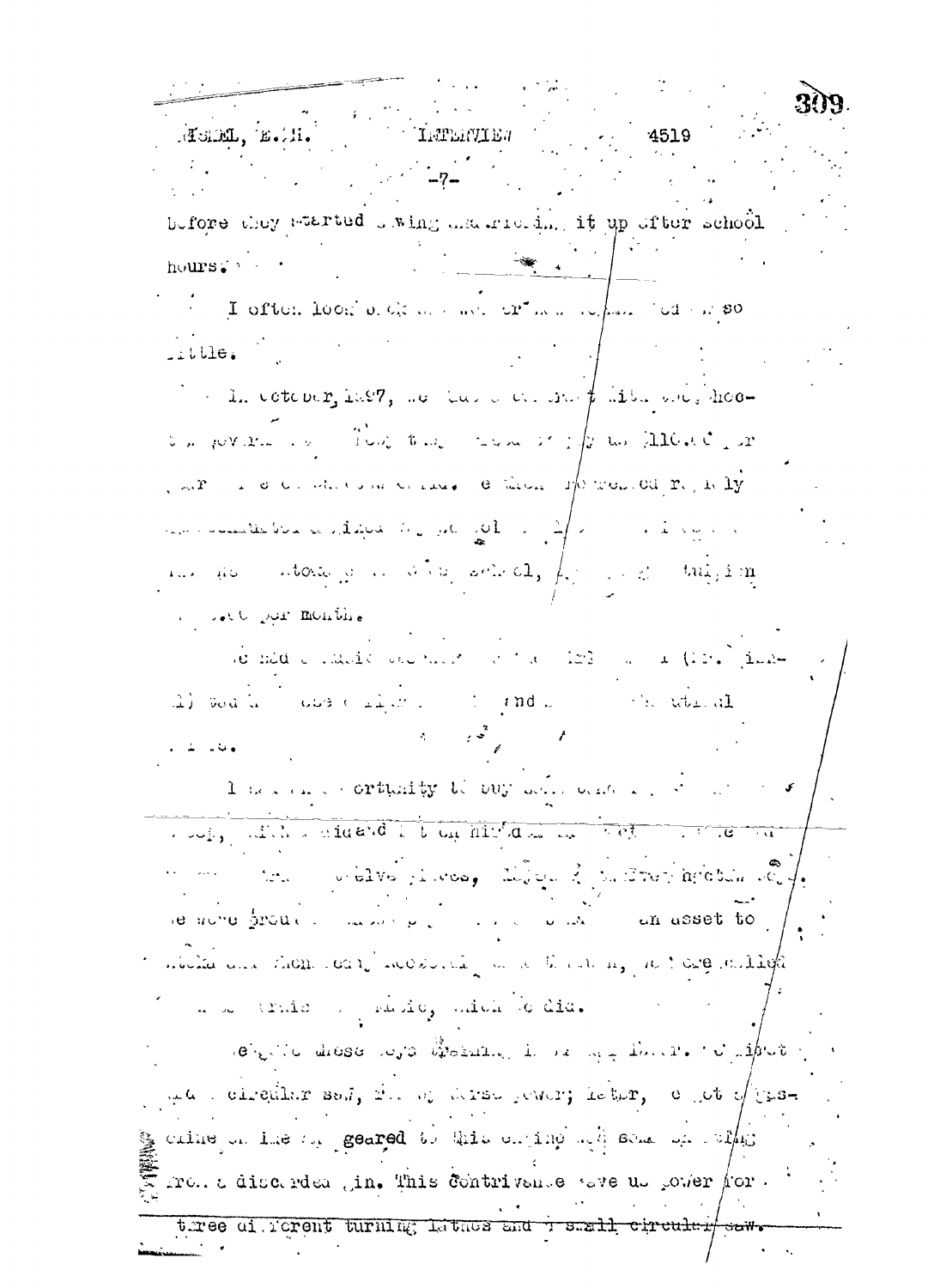**LITTLEVTI**  $-8-7.$  $\pi$  it is  $\pi/1$  . if  $\pi/1$  is the state of  $\pi/1$  is  $\pi/1$  if  $\pi/1$  is  $\pi/1$ . tobles, door six res, intraine refler,  $\Box$  ,  $\Diamond$  of  $\Box$ ,  $\Diamond$  ,  $\Diamond$  $\log \text{vets}$ , and in follows or 11. The  $/$  - follows  $\#N$  out we flit of our scop, and no stoom and a printing of rice of  $\frac{1}{2}$  o hand sot  $t_i$  e, and not need to do the mean  $\ell$  the mean  $\ell$  means  $\frac{1}{2}$  por, whose interesting the state of  $\int_{\mathbb{R}^d} \mathbb{R}^d$  is the set of  $\int_{\mathbb{R}^d} \mathbb{R}^d$  is the set of  $\int_{\mathbb{R}^d} \mathbb{R}^d$  is the set of  $\int_{\mathbb{R}^d} \mathbb{R}^d$  is the set of  $\int_{\mathbb{R}^d} \mathbb{R}^d$  is the set of  $\int_{\$  $\omega_{\alpha,\beta}$  of  $\omega$  is the conduct to an exploration of  $\beta$  and  $\beta$  is the set of  $\omega_{\alpha}$ and Solomon J. Hens, measured aciliated as exact the terms, vois open on mode, se release of called  $i$  is the top of ist  $\int_{\Omega}$  rinth g the limit of the superiodicitie. The place more just what correctly or the open of  $\phi$  of  $\phi$  $\mathcal{L} = \mathsf{e} \mathsf{k}_1$  , which is not in the set of the set of the set of the set of the  $\mathsf{k}_1$ of a love could a change of the complete. aforming extensions of the content of the set  $\frac{1}{\sqrt{1-\cos^2\theta} \sin^2\theta}$  ,  $\frac{1}{\sqrt{1-\cos^2\theta} \sin^2\theta}$  ,  $\frac{1}{\sqrt{1-\cos^2\theta} \sin^2\theta}$  ,  $\frac{1}{\sqrt{1-\cos^2\theta} \sin^2\theta}$ where I attain, a ly complete reef such e. alle di tenorie politice gould provide la caracterature and I t riod by install in their all  $\int_{\gamma}$  or matting that homeover is no LLOV CAISY. in the my government sinds with the serve due to the school are : today prominent citizens of accute to any community. Chas. orumpton lade a fine senodi teacher. Lehras a full blood Choctesti.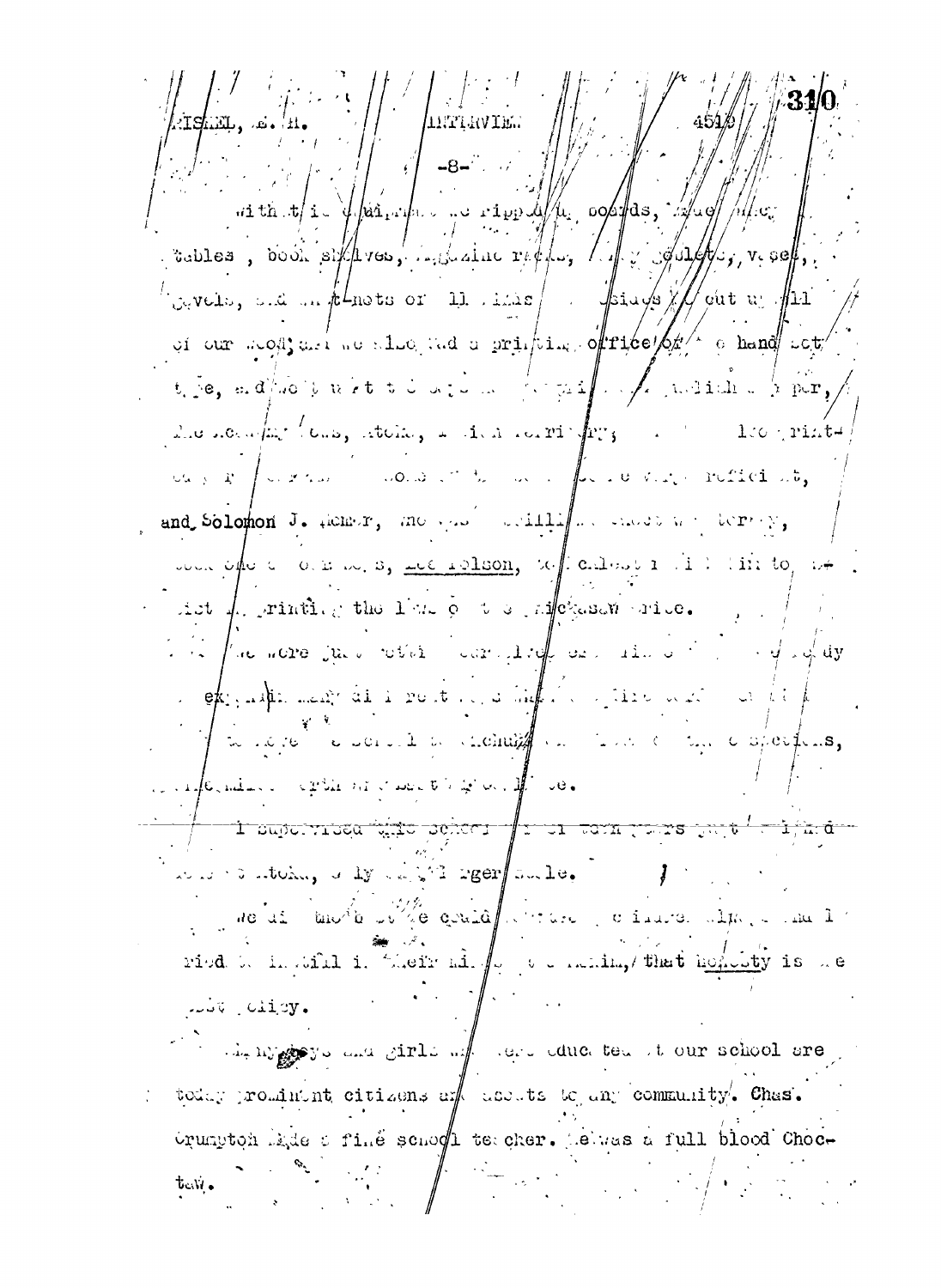RISHEL, E **ATLINTE!** 4519 Julie and Prances aillims, ull blood Choctaws, were anong our students, sullie married a ranchman and hoved to Tuttle. Liry Eker, as thereof a premining cheetek leptist

idaister,  $\mathcal Y$  ft our school to beach some taught  $\int \phi$  or ver in their less mairies to b. J mes, a cat leman.

I'mo others di our students possion the and collectionis sperthe same expried to  $\forall$ r. Leroy Long, a prominent posiciph of Chlahoma (ity. mose in a progressive farmer of Guddo. Lee rolsom, 4 full aloud enectaw, educe a printir and is/no. sor! ag for the "atoke witizen." miss muriel | right, one hole one that is a writer of

 $\#$   $\text{t}$   $\text{t}$   $\text{t}$   $\text{t}$   $\text{t}$ 

le nov r could the accomplished whit he fid, except for the lengty coopertion of the litoke citizens and the loythe situant of some public time interesting the set of the privthe intestries. Their specify and elected in letters are a  $\sim$  of  $\sim$   $t$  and  $\sim$   $t$  or  $\alpha$ s.

in the Creik's gion, a sile and the file the southwest of sullahassee rission there are a noighbor said a creek Freedwith that had been kind. It justs as bodom, and people who i knew that ht the name intropriate.